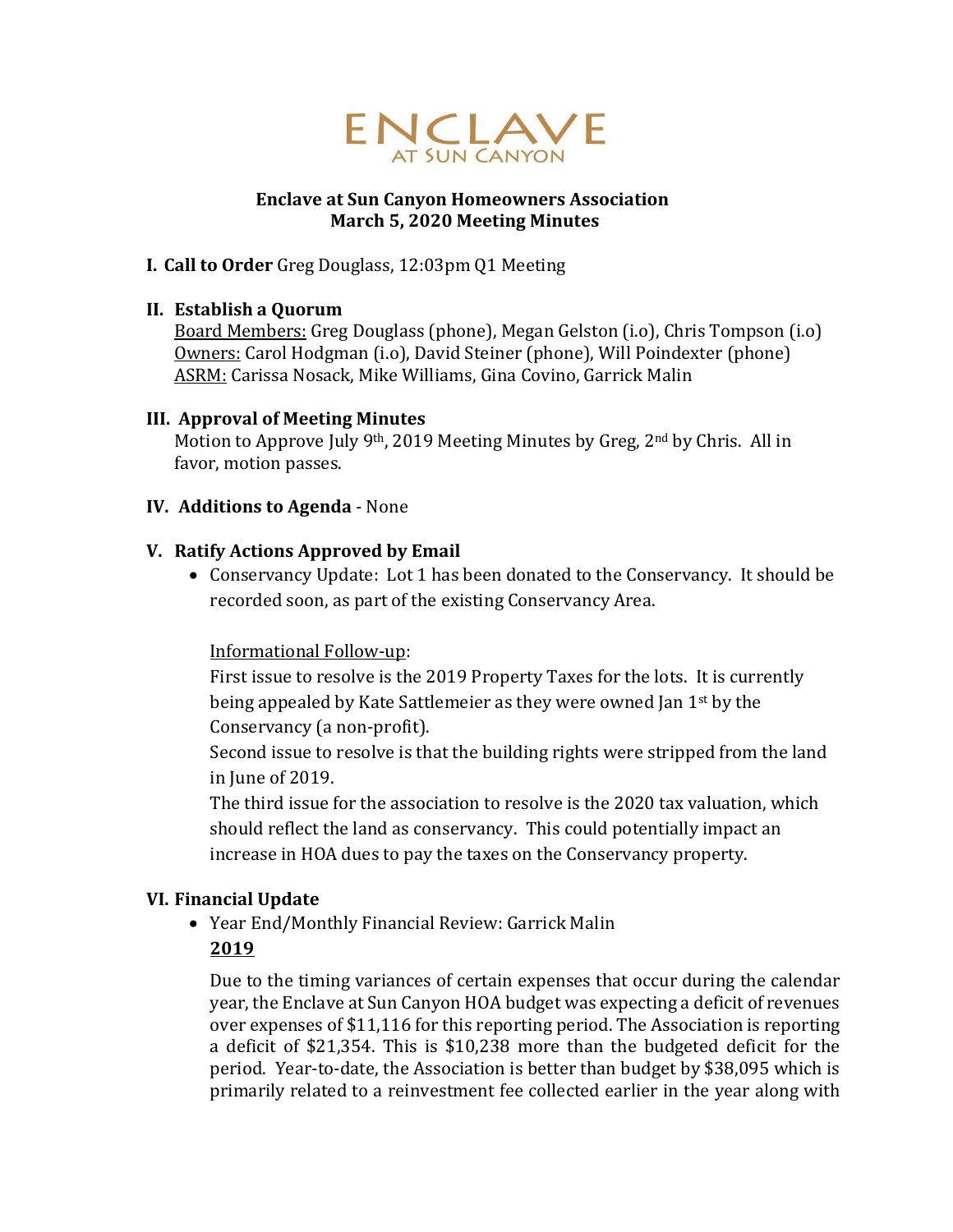savings in repairs and maintenance.

#### *January 2020 Revenues:*

The revenue budgeted for this period of \$21,475 and revenue received of \$20,795 had a variance of \$680 from finance charges and late fees coming in under budget.

#### *January 2020 Expenses:*

Period expenses total \$12,453, approximately 0.1% more than budgeted expenses, or an unfavorable variance of approximately \$12. Significant variances of specific line item expenses include:

• Snow Removal Contractor/Labor: The \$1,010 variance was due to snow removal from unanticipated snowfall.

#### Questions:

Billing Issues have been resolved between Cedar Draw and Sun Canyon for paying their percentages of the Common Area Expenses. When invoices are received SC will pay 23/28 and CD 5/28.

Re-Investment/Transfer fees are input as of the date the check is received, not the date of the sale of the property.

Budgets limit the amount of anticipated Re-Investment Fees so that the Association does not rely upon that income for regular expenses, but can use them for Reserve Funding.

If the budget line says Labor, that is ASRM billing. If it says Contractor, it is an independent vendor.

### **VII. Maintenance Updates**

• Landscape Report

### **Completed Since Annual Meeting**

- 1. GTC finished heat cable install on Unit 18. Working well since
- 2. BER/KES Electric fixed lighting over garage door header on Unit 35
- 3. Jorge fixed damaged grate on bridge
- 4. Worked with Jorge to plow earlier in the mornings
- 5. Unit 15 roof leaking again, looking into warranty options. Temp fix, installed tarp and snow being removed. Gathered recommendations from roofing company; will be addressed in Spring Interior painting on hold until roof is repaired
- 6. Unit 21: responded to homeowner request to check basement for flooding. No evidence of water in basement
- 7. Reattached broken Stop sign at Enclave Way
- 8. Reattached tarp on 15 to help mitigate the leaking roof
- 9. Removed snow cornices on all roofs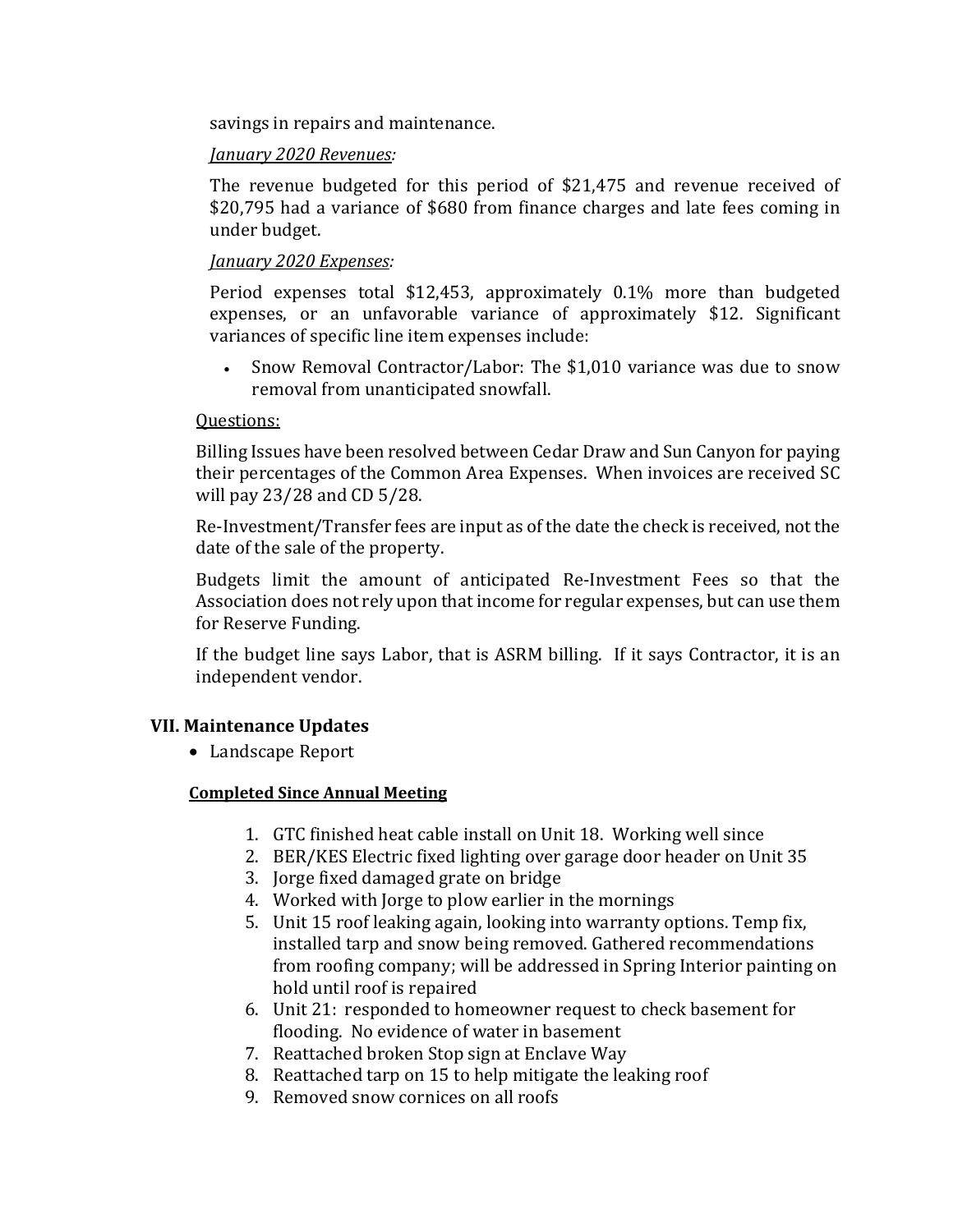- 10. Removed snow and ice from drain and roof area on 22 to stop leaking inside
- 11. Reset tripping heat cable breakers on 16
- 12. Oversaw large ice dam removal by AVR on 16, due to inadequate heat cable
- 13. Parking and night rentals being documented on Unit 18 by maintenance and emailed to Carissa
- 14. Removed Christmas tree at 4862 \*Note to Owners: They will take a tree in the garbage if it is chopped into 3 pieces.
- 15. Reset boiler to driveway on 2549
- 16. Inspected water in basement of Unit 26

# **In Progress**

1. Alta Vista Roofing is preparing an Estimate to replace leaking roofing area on Unit 15.

\*It was reported in Seller Disclosures that the HOA had taken care of a previous leak. No further details have been discovered as the original owner passed away.

\*Ryan Patterson may have more information.

\*This Spring when the roof can be accessed, Mike will work with the roofers to make a recommendation on what action needs to be taken to make a permanent repair or whether the roof needs full Replacement.

- Tree Removal:
	- 2. SaveATree (formerly Wasatch Arborist) is planning on 3 days of tree removal in Phase II at \$2,750/day as soon as weather permits. (Normally \$3K/day).

\*Mike will coordinate this project.

\*Priority will be to remove the trees from behind the homes in Phase 2. \*Homeowners can flag trees that they are concerned with.

- Capital Project Schedule (deck, railings/painting, landscape improvements, bridge, asphalt)
	- 3. Painting bids to be approved and scheduled for Units 17/18, and 34/35
	- 4. Scope of Work for landscape changes to be reviewed and approved
	- 5. Discussion of landscape maintenance for all areas at ground level:
		- a. Spraying for noxious weeds
		- b. Weeding by hand
		- c. Remove and replace sick trees
		- d. Fertilize trees

\*Weed suppressing bark usage was discussed. It may be a high initial expense to the HOA to help eliminate weeds/crab grass; however, if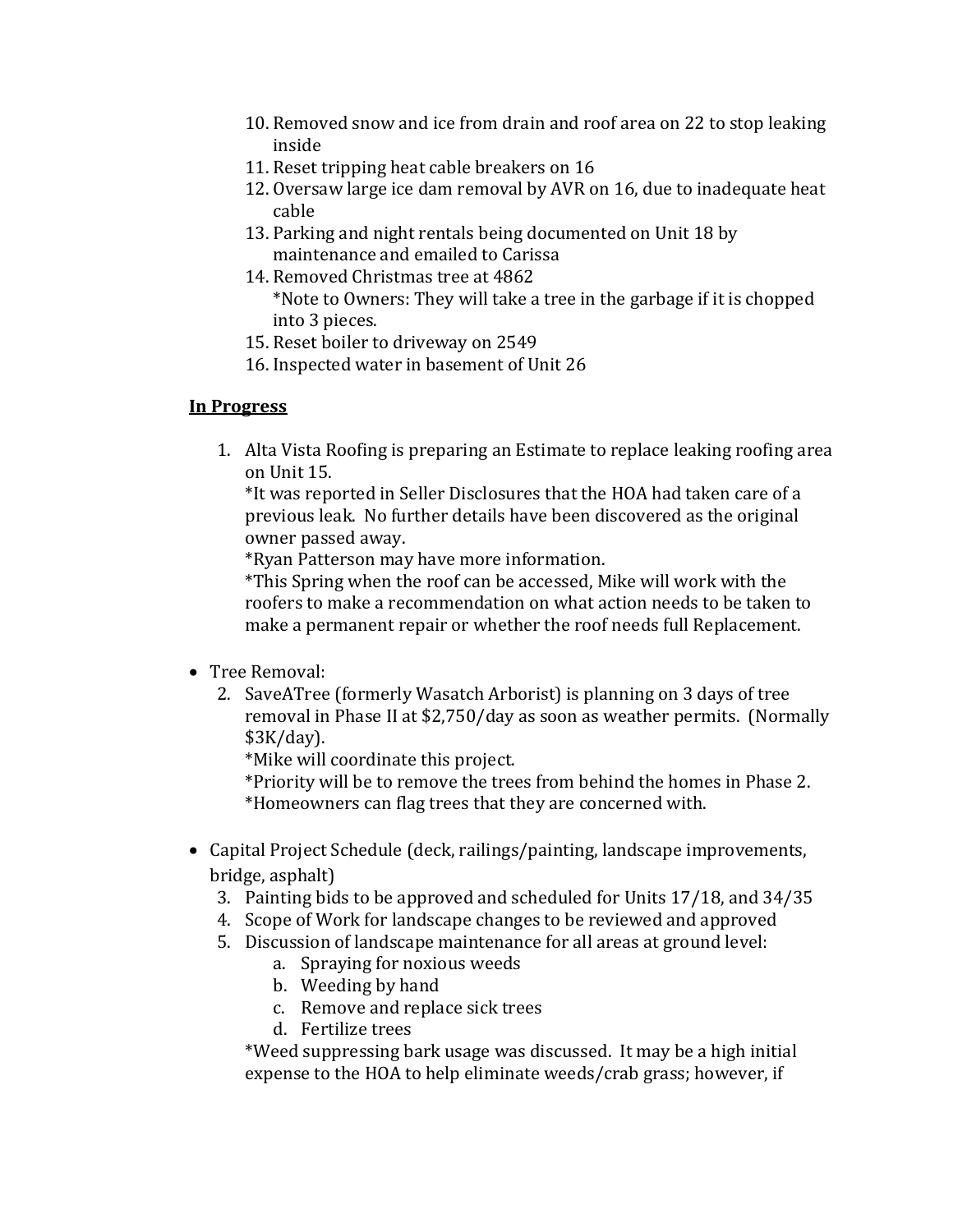properly maintained, each year the weeding efforts are less than the previous year.

\*The use of a granular pre-emergent was also discussed for early Spring application to help reduce the growth of weeds from seed.

\*Tom Richardson would be a great resource to meet with to discuss the best options for the community.

- 6. ASRM planning to maintain garage roof areas
- 7. Phase I power wash deck and paint hand rails
- 8. Road improvements to be scheduled
- 9. Drainage line for Unit 26 to be installed by ASRM to direct excess water away from foundation

# **VIII. Governance**

- Handling of Short-Term Rental Violations Motion to send 90-day delinquent accounts to collections with Miller Harrison by Greg, 2nd by Chris. All in favor. Motion carries.
- Collective Purchasing for Owners (i.e. backflow testing, dryer vent cleaning, window cleaning)

Chris Thompson will coordinate efforts to find out how much interest homeowners have and whether there is enough participation to justify the efforts. He will also compile a list of recommended vendors. All arrangements and payments for work will be strictly between the homeowner and vendor.

• Enclave at SC: HOA Performance Ranking

Different HOA's have different amenities and there are not many comparable communities to Sun Canyon. The best indicator of a healthy association is that the dues accurately cover expenses, reserves are being adequately funded and the lack of need for special assessments.

Management fees for services can be reviewed and compared. Currently 7% of the dues pay for management.

It may be nice to chart what percentage of HOA fees go into each category to help educate owners what the annual dues pay for. Homeowners want to feel they get the best value for the services that are being provided.

• Bridge/Road Repairs – Report from Cedar Draw Core testing of the bridge was completed and confirmed the bridge is structurally sound. The bid from Morgan Asphalt for \$70,792.00 was reviewed. This work will be a long-term fix for the bridge and road but it will require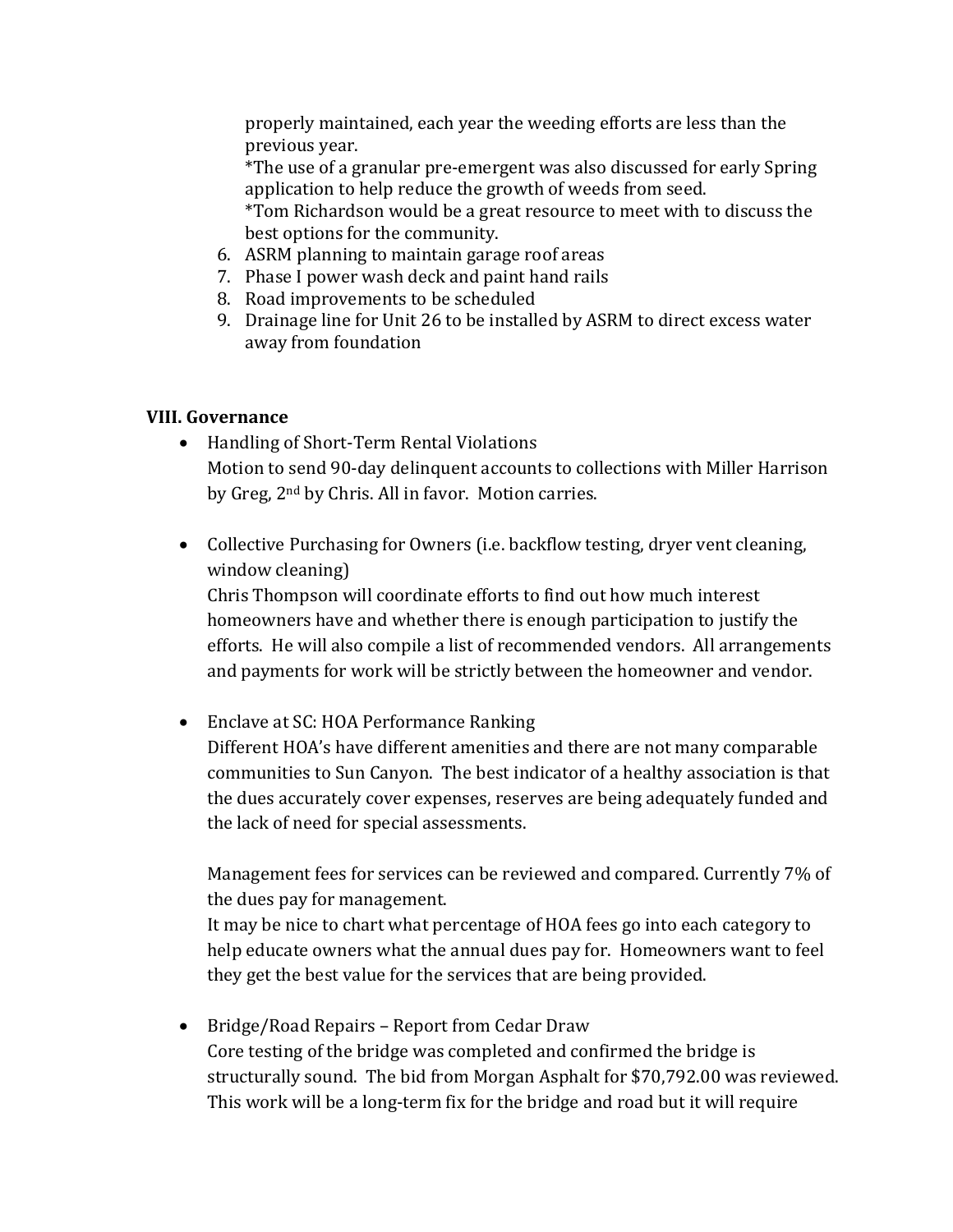ongoing maintenance. The project is within the budget.

Sun Canyon's portion will be \$58,150.57. The remaining roads will be seal coated at a cost of \$6,393.00. This will leave a surplus of budgeted funds of \$27,000.

A conference call with the Cedar Draw Board will be held to confirm acceptance of the bid. An email vote will be sent out to all Board Members to document votes.

\*Black Dog is going to finish the Capstones on the Bridge this spring. They will also finish repairing the rock work beneath the bridge.

- Landscape/Parking S.O.W. Mailbox Parking for larger vehicles (5 feet deeper): postponed Parking spots on Enclave Way for parallel parking: Turfstone is the best option for long term durability.
	- 1) The bid needs to be revised to detail the 2-4 spots on Enclave Way with the diagram overlaid on a Google Map image to help clarify. The parking areas (and retaining walls) should be marked onsite and any *options for location changes be discussed*.

\*When weather permits, ASHM to put markers to identify where the parking will be located (as well as the retaining wall).

- 2) Pending Board review and discussion with vendor (snow removal), the information can then be sent to the owners on Enclave Way for feedback and Q&A with the Board.
- 3) If the parking spots on Enclave Way are heavily utilized, future expansion on Enclave Lane may be considered.
- 4) The parking expansion by the mailboxes is postponed at this time.

# ROADSIDE landscaping:

A homeowner provided feedback that a combination of rock and native shrubbery along the roads would be preferred. Existing sprinkler heads could be converted to drip lines for the shrubs and trees. As the groundcover expands it will continue to decrease the weeding efforts over time.

Action: Discussion to take place with BlackDog to get a detailed bid for rock and shrubs/groundcover to match and be similar style and size to the other side of the road all the way up to the hammerhead (weed barrier under the rock). Additionally, request a bid for a few more trees and recommended locations to install them.